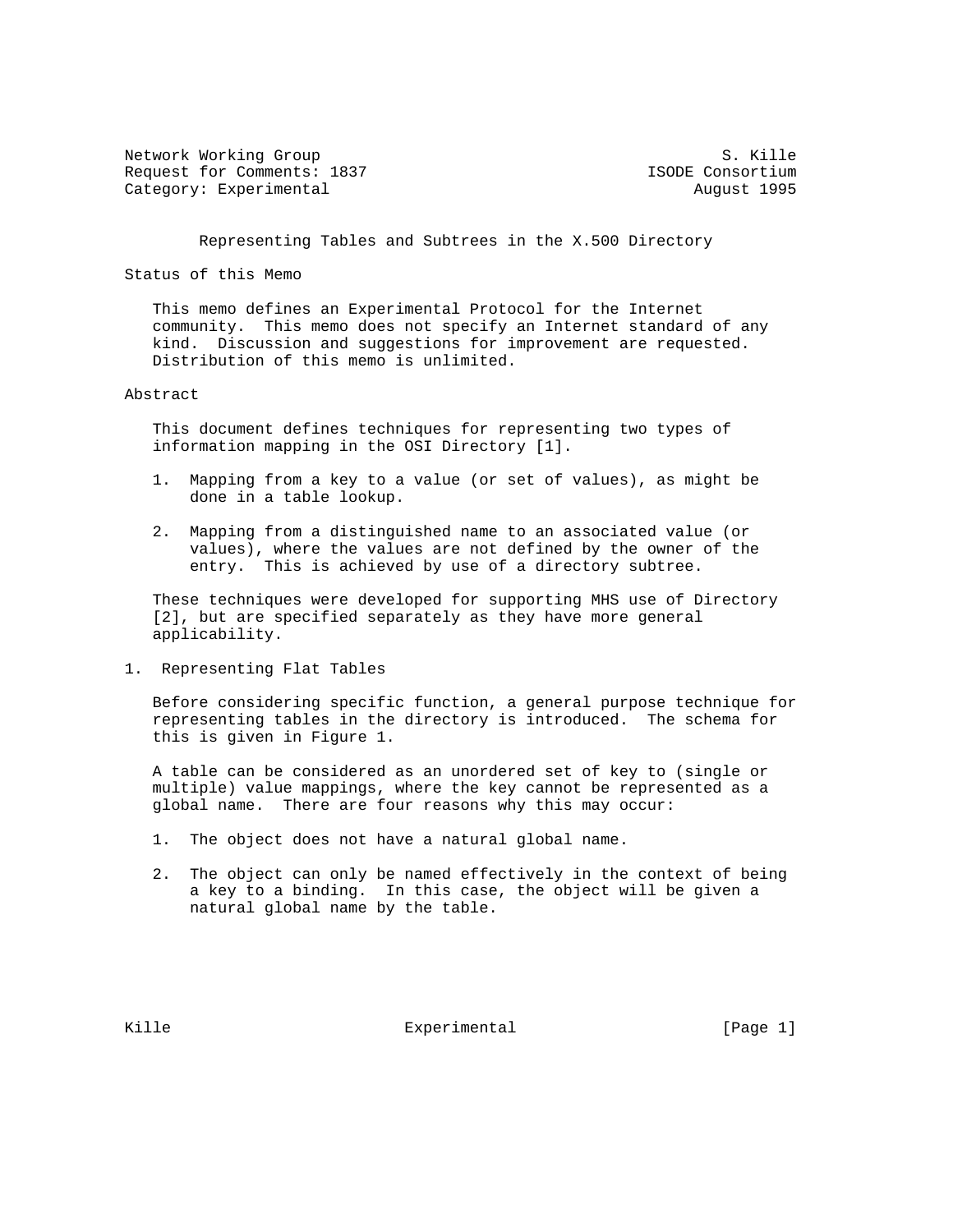- 3. The object has a global name, and the table is being used to associate parameters with this object, in cases where they cannot be placed in the objects global entry. Reasons why they might not be so placed include:
	- o The object does not have a directory entry
	- o There is no authority to place the parameters in the global entry
	- o The parameters are not global --- they only make sense in the context of the table.
- 4. It is desirable to group information together as a performance optimisation, so that the block of information may be widely replicated.

 A table is represented as a single level subtree. The root of the subtree is an entry of object class Table. This is named with a common name descriptive of the table. The table will be located somewhere appropriate to its function. If a table is private to an MTA, it will be below the MTA's entry. If it is shared by MTA's in an organisation, it will be located under the organisation.

 The generic table entry contains only a description. All instances will be subclassed, and the subclass will define the naming attribute. Two subclasses are defined:

---------------------------------------------------------------------- table  $OBJECT-CLASS :: = {$  SUBCLASS OF {top} MUST CONTAIN {commonName} MAY CONTAIN {manager} ID oc-table} tableEntry OBJECT-CLASS ::= { SUBCLASS OF  $\{top\}$  $\text{MAX}$  CONTAIN  $\{ \text{description} \}$  10 ID oc-table-entry} textTableEntry OBJECT-CLASS ::= { SUBCLASS OF {tableEntry} MUST CONTAIN {textTableKey} MAY CONTAIN {textTableValue} ID oc-text-table-entry} textTableKey ATTRIBUTE ::= {

Kille Experimental [Page 2]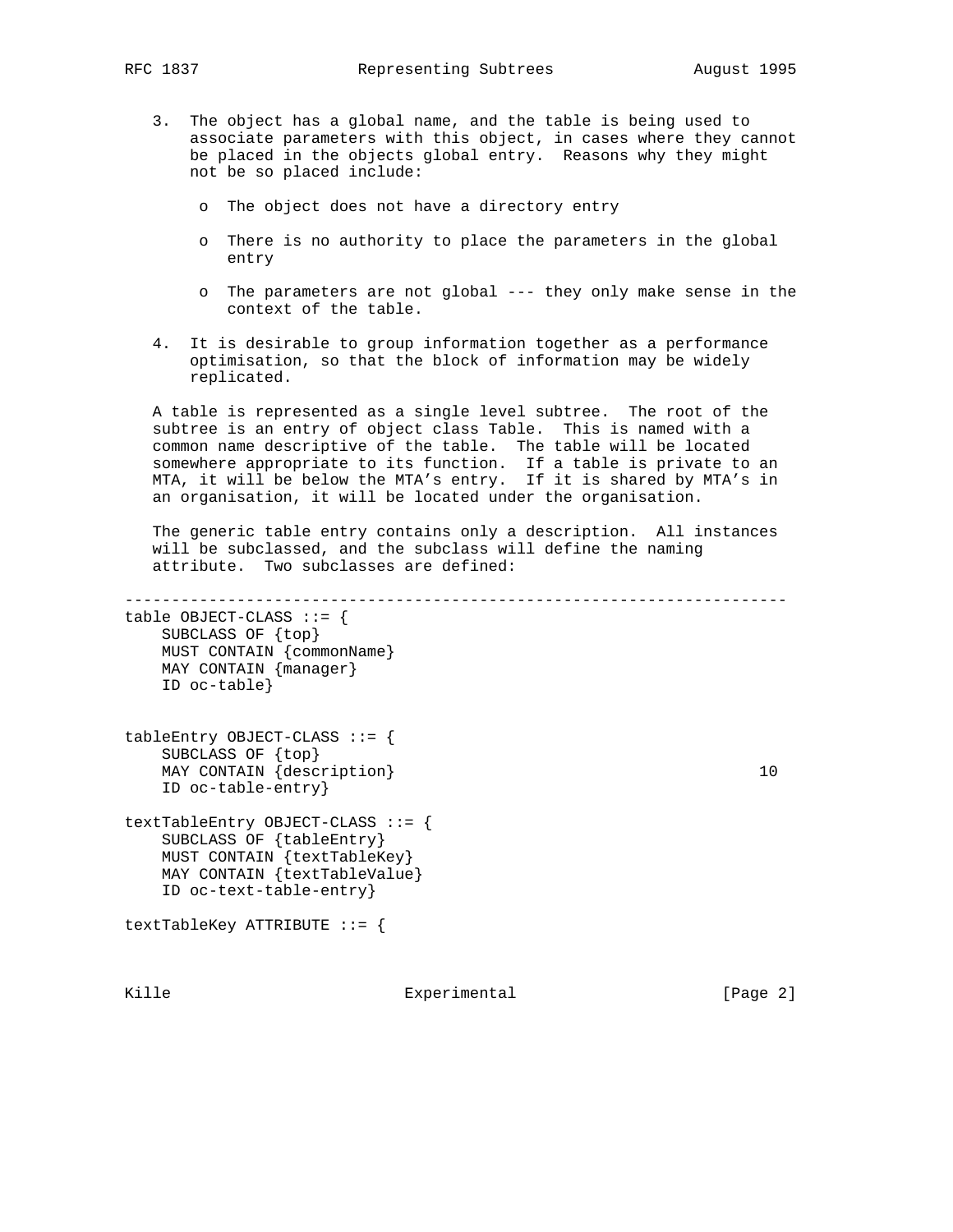SUBTYPE OF name 20 WITH SYNTAX DirectoryString {ub-name} ID at-text-table-key} textTableValue ATTRIBUTE ::= { SUBTYPE OF name WITH SYNTAX DirectoryString {ub-description} ID at-text-table-value} distinguishedNameTableEntry OBJECT-CLASS ::= { SUBCLASS OF {tableEntry} 30 MUST CONTAIN {distinguishedNameTableKey} ID oc-distinguished-name-table-entry} distinguishedNameTableKey ATTRIBUTE ::= { SUBTYPE OF distinguishedName ID at-distinguished-name-table-key}

Figure 1: Representing Tables

- 1. TextEntry, which define table entries with text keys, which may have single or multiple values of any type. An attribute is defined to allow a text value, to support the frequent text key to text value mapping. Additional values may be defined.
- 2. DistinguishedNameEntry. This is used for associating information with globally defined objects. This approach should be used where the number of objects in the table is small or very sparsely spread over the DIT. In other cases where there are many objects or the objects are tightly clustered in the DIT, the subtree approach defined in Section 2 will be preferable. No value attributes are defined for this type of entry. An application of this will make appropriate subtyping to define the needed values.

This is best illustrated by example. Consider the MTA:

CN=Bells, OU=Computer Science, O=University College London, C=GB

Suppose that the MTA needs a table mapping from private keys to fully qualified domain names (this example is fictitious). The table might be named as:

CN=domain-nicknames, CN=Bells, OU=Computer Science, O=University College London, C=GB

Kille Experimental [Page 3]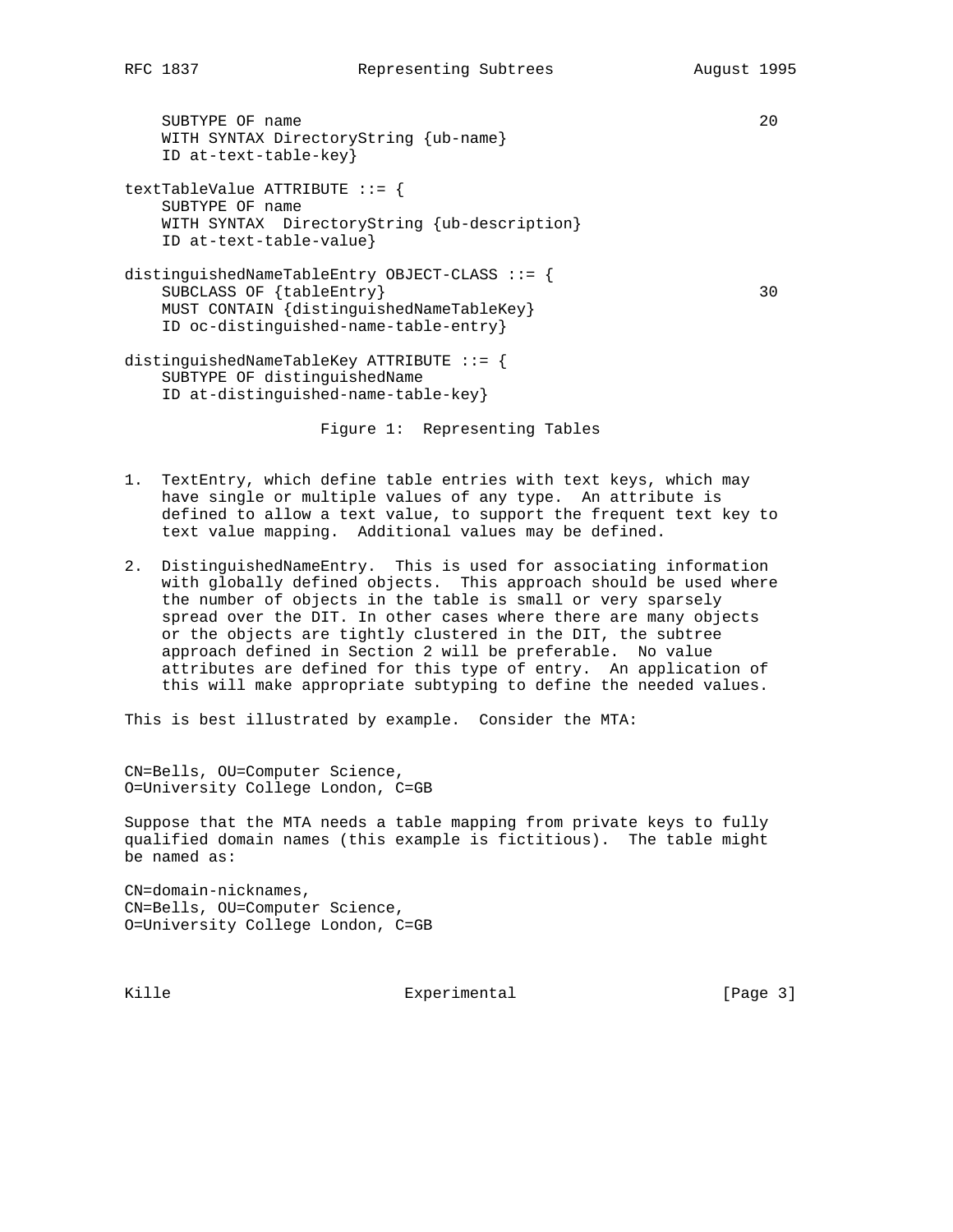To represent a mapping in this table from "euclid" to "bloomsbury.ac.uk", the entry:

CN=euclid, CN=domain-nicknames, CN=Bells, OU=Computer Science, O=University College London, C=GB

will contain the attribute:

TextTableValue=bloomsbury.ac.uk

A second example, showing the use of DistinguishedNameEntry is now given. Consider again the MTA:

CN=Bells, OU=Computer Science, O=University College London, C=GB

Suppose that the MTA needs a table mapping from MTA Name to bilateral agreement information of that MTA. The table might be named as:

CN=MTA Bilateral Agreements, CN=Bells, OU=Computer Science, O=University College London, C=GB

To represent information on the MTA which has the Distinguished Name:

CN=Q3T21, ADMD=Gold 400, C=GB

 There would be an entry in this table with the Relative Distinguished Name of the table entry being the Distinguished Name of the MTA being referred to. The MTA Bilateral information would be an attribute in this entry. Using a non-standard notation, the Distinguished Name of the table entry is:

 DistinguishedNameTableValue=<CN=Q3T21, ADMD=Gold 400, C=GB>, CN=MTA Bilateral Agreements, CN=Bells, OU=Computer Science, O=University College London, C=GB

Kille Experimental Experimental [Page 4]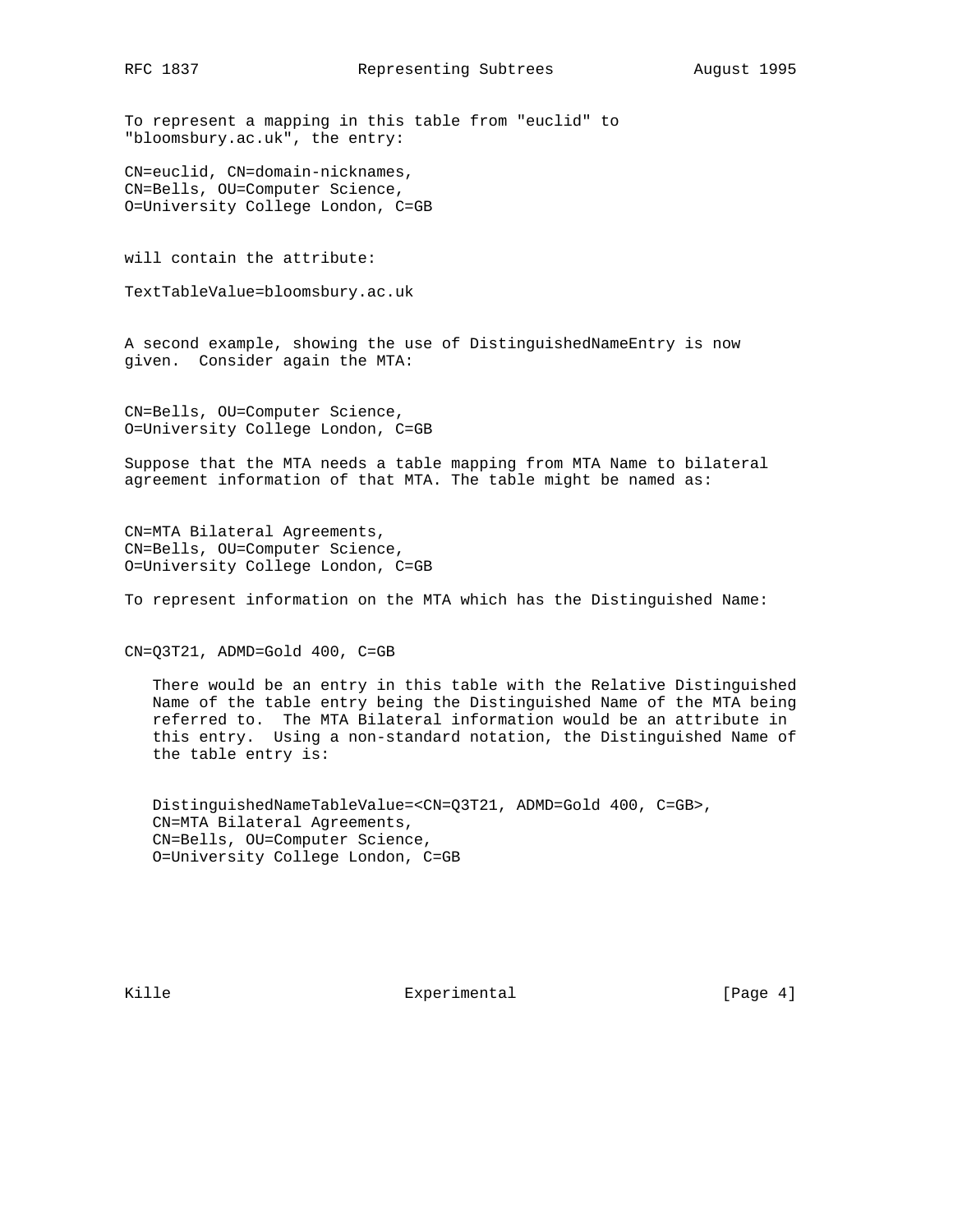## 2. Representing Subtrees

 A subtree is similar to a table, except that the keys are constructed as a distinguished name hierarchy relative to the location of the subtree in the DIT. The subtree effectively starts a private "root", and has distinguished names relative to this root. Typically, this approach is used to associate local information with global objects. The schema used is defined in Figure 2. Functionally, this is equivalent to a table with distinguished name keys. The table approach is best when the tree is very sparse. This approach is better for subtrees which are more populated.

 The subtree object class defines the root for a subtree in an analogous means to the table. Information within the subtree will generally be defined in the same way as for the global object, and so

 -------------------------------------------------------------------- subtree OBJECT-CLASS ::= { SUBCLASS OF {top} MUST CONTAIN {commonName} MAY CONTAIN {manager} ID oc-subtree}

Figure 2: Representing Subtrees

no specific object classes for subtree entries are needed.

For example consider University College London.

O=University College London, C=GB

 Suppose that the UCL needs a private subtree, with interesting information about directory objects. The table might be named as:

 CN=private subtree, O=University College London, C=GB

UCL specific information on Inria might be stored in the entry:

 O=Inria, C=FR, CN=private subtree, O=University College London, C=GB

Practical examples of this mapping are given in [2].

Kille Experimental [Page 5]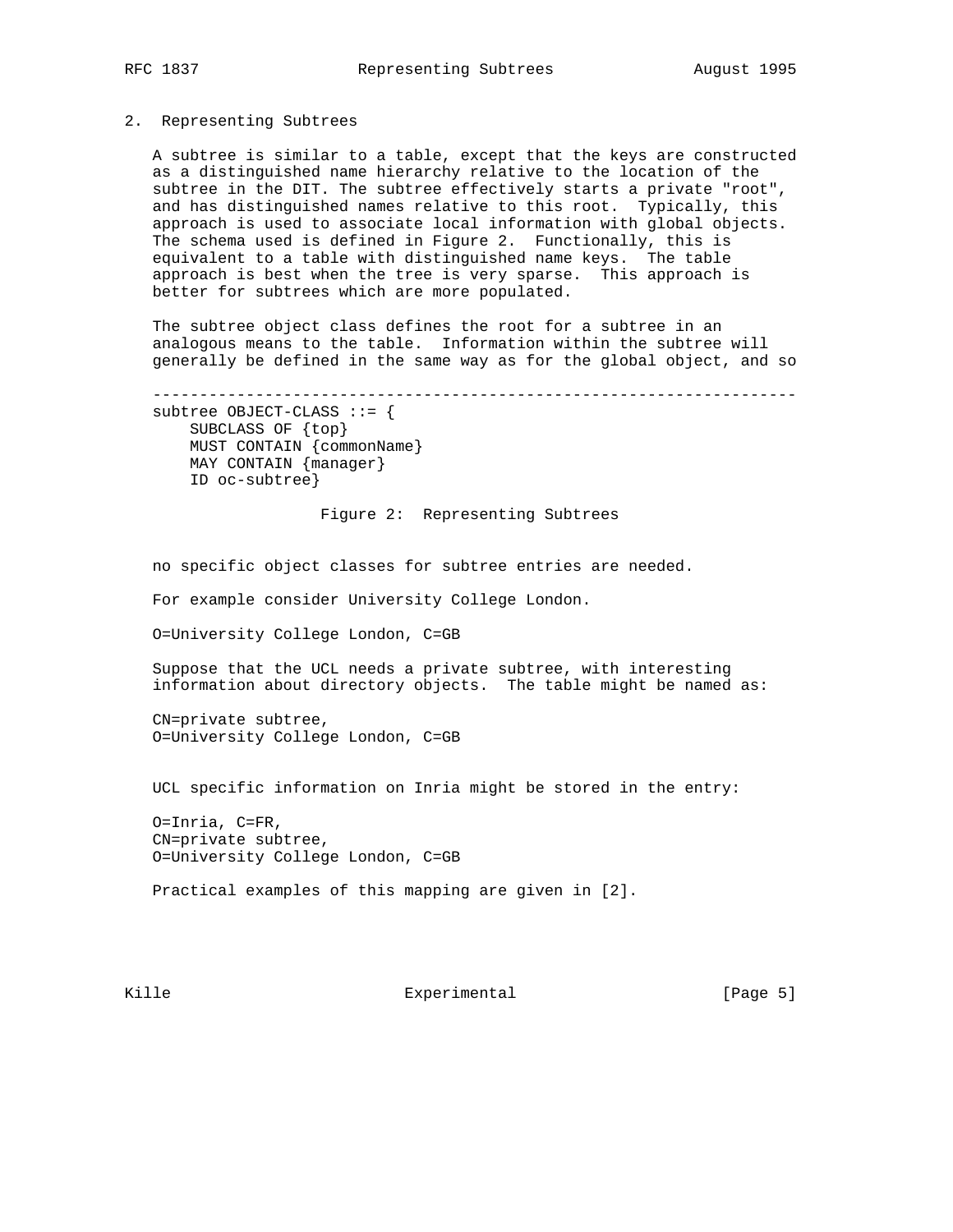3. Acknowledgements

Acknowledgements for work on this document are given in [2].

## References

- [1] The Directory --- overview of concepts, models and services, 1993. CCITT X.500 Series Recommendations.
- [2] Kille, S., "MHS use of the X.500 Directory to Support MHS Routing", RFC 1801, ISODE Consortium, June 1995.
- 4. Security Considerations

Security issues are not discussed in this memo.

5. Author's Address

 Steve Kille ISODE Consortium The Dome The Square Richmond TW9 1DT England

 Phone: +44-81-332-9091 Internet EMail: S.Kille@ISODE.COM X.400: I=S; S=Kille; O=ISODE Consortium; P=ISODE; A=Mailnet; C=FI; DN: CN=Steve Kille, O=ISODE Consortium, C=GB UFN: S. Kille, ISODE Consortium, GB

Kille Experimental Experimental [Page 6]